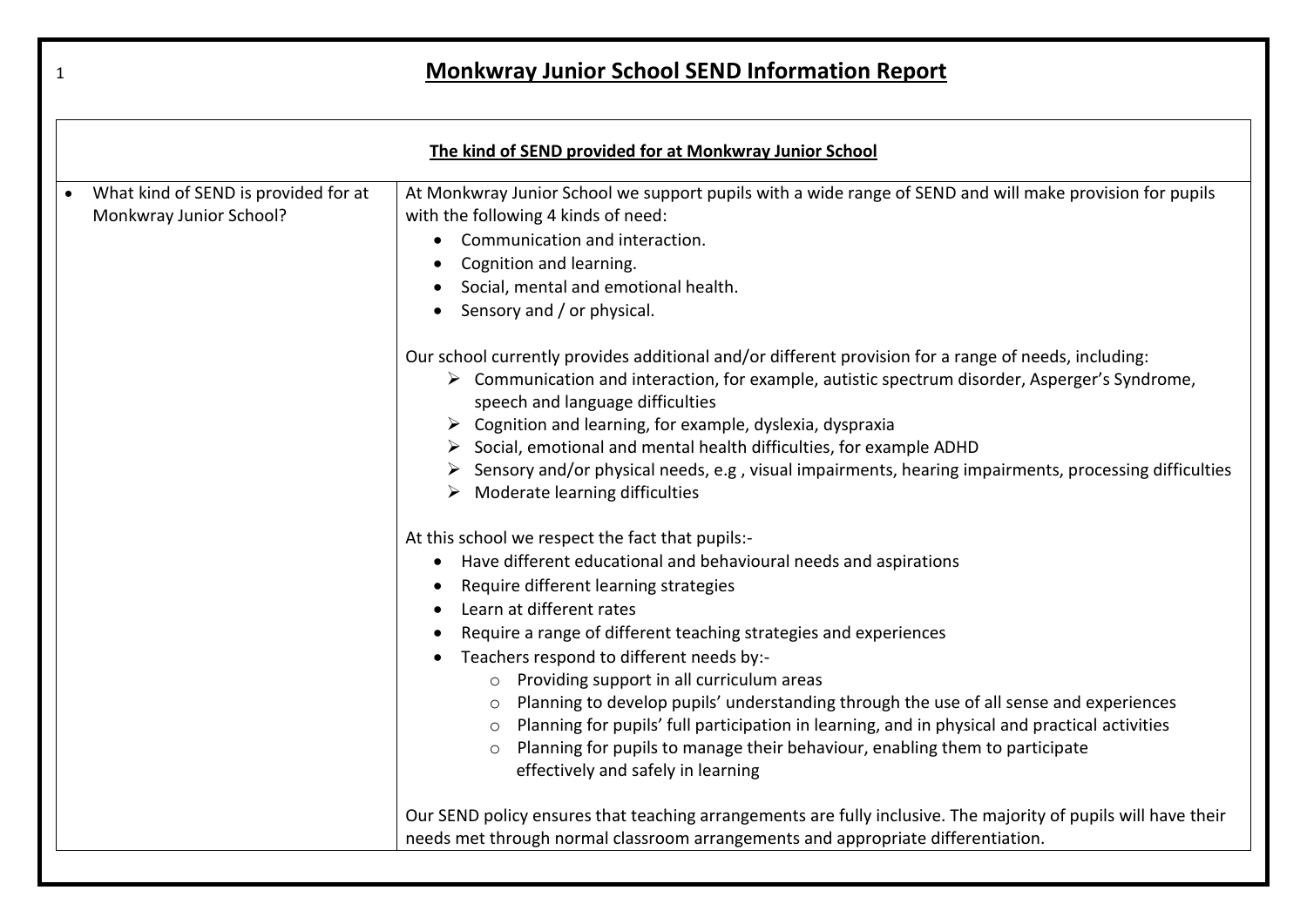| Policies for identifying children with SEND and assessing their needs.                                    |                                                                                                                                                                                                                                                                                                                                                                                                                          |  |
|-----------------------------------------------------------------------------------------------------------|--------------------------------------------------------------------------------------------------------------------------------------------------------------------------------------------------------------------------------------------------------------------------------------------------------------------------------------------------------------------------------------------------------------------------|--|
| How does the school know if<br>children/young people need extra help<br>and what should I do if I think a | • The SENCo at Monkwray Junior School is Mrs S Lamb. If you wish to contact her please contact the<br>school on 01946 696790.                                                                                                                                                                                                                                                                                            |  |
| child/young person may have special<br>educational needs?                                                 | The SENCo will work with all staff to ensure pupils who may need additional or different support to<br>that normally found within the classroom, are identified as soon as possible.                                                                                                                                                                                                                                     |  |
| How do you identify children/young<br>people with special educational<br>needs?                           | The progress made by all pupils at this school is regularly monitored and reviewed. School has regular<br>$\bullet$<br>assessment periods and pupil progress meetings every half term where each child is discussed.<br>The school does not identify pupils as having SEN unless we are taking action that is additional or<br>different from that which goes on in the classroom as part of our differentiated support. |  |
| How will I be able to raise any<br>concerns I may have?                                                   | The class teacher will carefully check each child's progress and identify any gaps in their<br>understanding/learning. This will then be discussed with the Head and SENCo to input extra support to<br>help close these gaps.                                                                                                                                                                                           |  |
|                                                                                                           | Pupils who are not making adequate progress may be identified as having special educational needs.<br>Class teachers consult with the SENCo when the evidence gathered through the usual assessment and<br>monitoring arrangements shows concern about a pupil's progress. If needed, further professionals are<br>contacted for advice.                                                                                 |  |
|                                                                                                           | Class teachers will make regular assessments of progress for all pupils and identify those whose<br>progress:                                                                                                                                                                                                                                                                                                            |  |
|                                                                                                           | Is significantly slower than that of their peers starting from the same baseline<br>$\circ$                                                                                                                                                                                                                                                                                                                              |  |
|                                                                                                           | o Fails to match or better the child's previous rate of progress<br>Fails to close the attainment gap between the child and their peers<br>$\circ$<br>Widens the attainment gap<br>$\circ$                                                                                                                                                                                                                               |  |
|                                                                                                           | Additional support is provided through SEND support. This will be monitored regularly through an<br>Individual Education Plan (IEP).                                                                                                                                                                                                                                                                                     |  |
|                                                                                                           | Once a possible SEND has been identified, Monkwray Junior School will implement the graduated<br>approach to meeting the needs of these pupils. This follows these four steps: assess the pupil's needs,<br>plan the support to be put in place, do - carry out the appropriate support / interventions, review the<br>effectiveness of the support / interventions and change when needed.                              |  |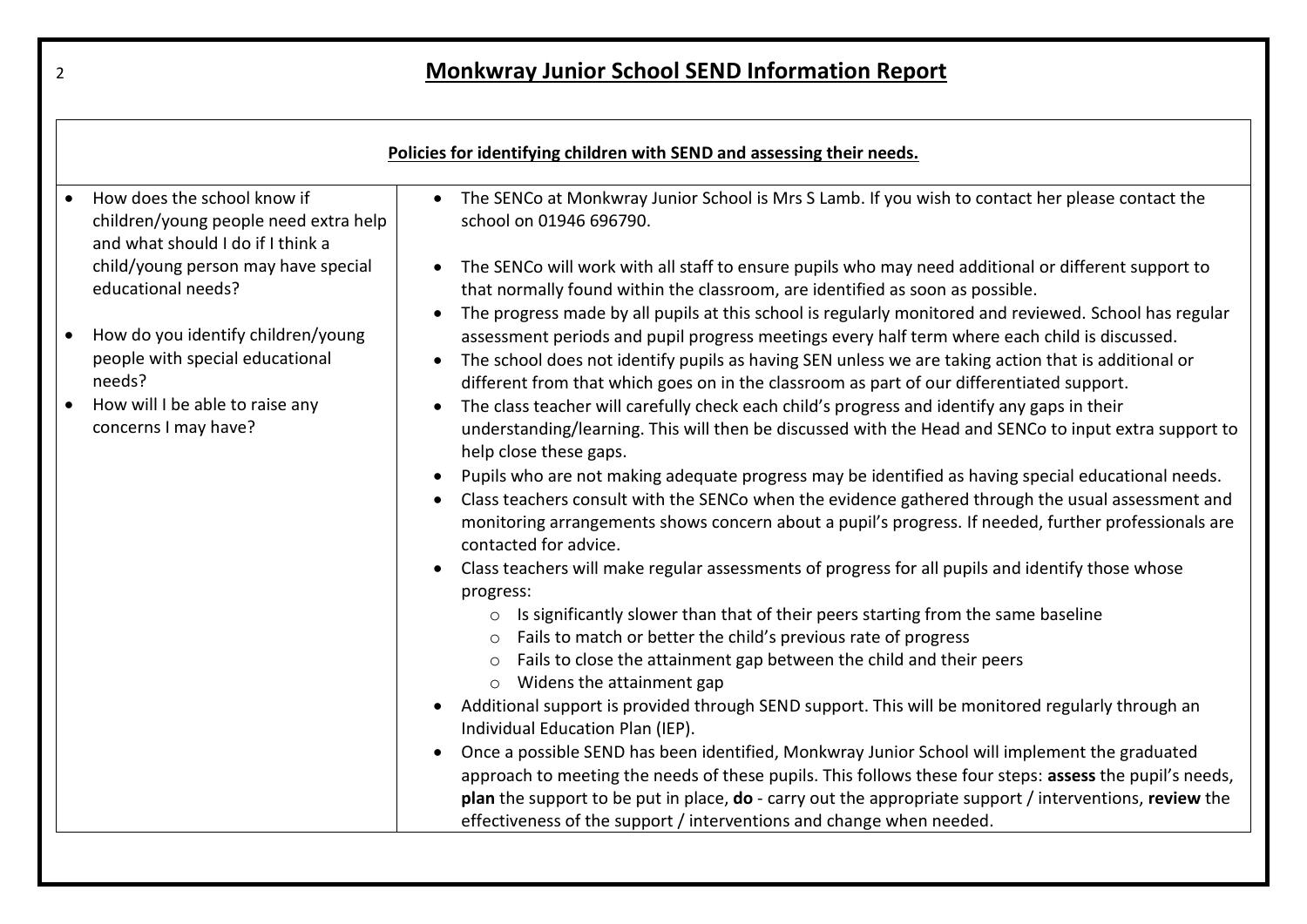| 3 | <b>Monkwray Junior School SEND Information Report</b>                                                                                                                                                                                                                                                                                                                                                                                                                                                                                                                                                                                                                                                                                                                                                                                                                                                                                                                                                                                                                                                                                                   |
|---|---------------------------------------------------------------------------------------------------------------------------------------------------------------------------------------------------------------------------------------------------------------------------------------------------------------------------------------------------------------------------------------------------------------------------------------------------------------------------------------------------------------------------------------------------------------------------------------------------------------------------------------------------------------------------------------------------------------------------------------------------------------------------------------------------------------------------------------------------------------------------------------------------------------------------------------------------------------------------------------------------------------------------------------------------------------------------------------------------------------------------------------------------------|
|   | The SENCo will consult with parents, pupils, carers, teachers and support staff about the IEP to ensure<br>$\bullet$<br>that all interested parties are aware of the learning targets and their contribution to its<br>implementation.<br>All IEPs will be reviewed after an appropriate period of time, to enable a judgement to be made about<br>its effectiveness, but in any case at least once in six months. All review outcomes will be recorded.<br>Parents and pupils will be invited to take part in the review and target setting process.<br>All teachers and support staff who work with the pupil will be made aware of their needs, the<br>outcomes sought, the support provided, and any teaching strategies or approaches that are required.<br>We will regularly review the effectiveness of the support and interventions and their impact on the<br>pupil's progress.                                                                                                                                                                                                                                                               |
|   | If a parents/carer has any concerns about a child they are able to speak to the class teacher or a<br>member of staff by contacting school to either arrange an appointment or to discuss the concern over<br>the phone.<br>Initially parents/carers should speak to the child's class teacher. If the child is still not making progress<br>then they may need to refer this to the SENCo. If they then feel like the needs are not being met then<br>parents/carers should speak directly to the head teacher.                                                                                                                                                                                                                                                                                                                                                                                                                                                                                                                                                                                                                                        |
|   | We will have an early discussion with the pupil and their parents when identifying whether they need<br>special educational provision. These conversations will make sure that:<br>Everyone develops a good understanding of the pupil's areas of strength and difficulty<br>$\triangleright$ We take into account the parents' concerns<br>Everyone understands the agreed outcomes sought for the child<br>Everyone is clear on what the next steps are<br>$\triangleright$ We will formally notify parents when it is decided that a pupil will receive SEND support.<br>$\triangleright$ We make the following adaptations to ensure all pupils' needs are met:<br>Differentiating our curriculum to ensure all pupils are able to access it, for example, by grouping,<br>1:1 work, teaching style, content of the lesson, etc.<br>$\triangleright$ Adapting our resources and staffing<br>Using recommended aids, such as laptops, coloured overlays, visual timetables, larger font, etc.<br>➤<br>Differentiating our teaching, for example, giving longer processing times, pre-teaching of key<br>vocabulary, reading instructions aloud, etc. |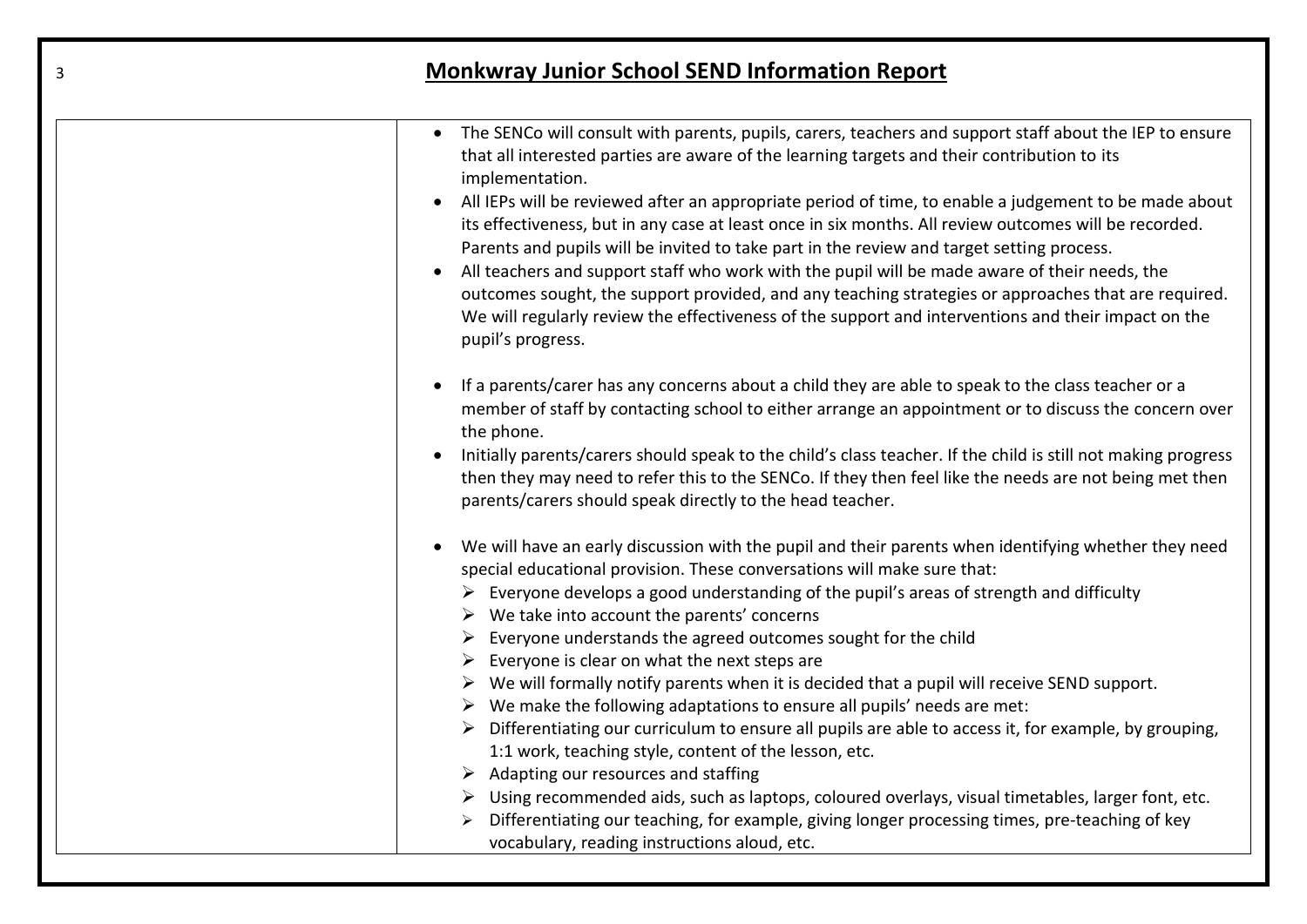| <b>School staff</b>                                                                                                                                       |                                                                                                                                                                                                                                                                                                                                                                                                                                                                                                                                                                                                                                                                                                                                                                                                                                                                                                                                                                                                                                                                                                   |
|-----------------------------------------------------------------------------------------------------------------------------------------------------------|---------------------------------------------------------------------------------------------------------------------------------------------------------------------------------------------------------------------------------------------------------------------------------------------------------------------------------------------------------------------------------------------------------------------------------------------------------------------------------------------------------------------------------------------------------------------------------------------------------------------------------------------------------------------------------------------------------------------------------------------------------------------------------------------------------------------------------------------------------------------------------------------------------------------------------------------------------------------------------------------------------------------------------------------------------------------------------------------------|
| How will school staff support my<br>The SENCo will:                                                                                                       |                                                                                                                                                                                                                                                                                                                                                                                                                                                                                                                                                                                                                                                                                                                                                                                                                                                                                                                                                                                                                                                                                                   |
| child/young person?                                                                                                                                       | Work with the head teacher and SEND governor to determine the strategic development of the SEND<br>policy and provision in the school                                                                                                                                                                                                                                                                                                                                                                                                                                                                                                                                                                                                                                                                                                                                                                                                                                                                                                                                                             |
| Who will oversee and plan the<br>education programme and who will be<br>working with my child/young person<br>and how often?<br>What will be their roles? | Have day-to-day responsibility for the operation of this SEND policy and the co-ordination of specific<br>provision made to support individual pupils with SEND, including those who have EHC plans<br>Provide professional guidance to colleagues and work with staff, parents, and other agencies to ensure<br>$\bullet$<br>that pupils with SEND receive appropriate support and high-quality teaching<br>Advise on the graduated approach to providing SEND support<br>Advise on the deployment of the school's delegated budget and other resources to meet pupils' needs                                                                                                                                                                                                                                                                                                                                                                                                                                                                                                                    |
| How are the setting/school/college<br>$\bullet$<br>Governors or Trustees involved and<br>what are their responsibilities?                                 | effectively<br>Be the point of contact for external agencies, especially the local authority and its support services<br>Liaise with potential next providers of education to ensure that the school meets its responsibilities under<br>the Equality Act 2010 with regard to reasonable adjustments and access arrangements<br>Liaising with external agencies including the LAs support and psychological services, health and social<br>services and voluntary bodies.<br>Ensure the school keeps the records of all pupils with SEND up to date<br>Working in partnership with the Learning Mentor<br>$\bullet$<br>Deployment of the support assistants in conjunction with the head teacher<br>$\bullet$<br>Contribution to the in service training of staff.<br>Oversee and plan the programme suitable for the child.<br>Ensure you are involved in supporting your child's learning, the decision making progress and any<br>meetings held with outside professionals regarding the child's special educational needs.<br>Monkwray Junior Schools SENCo is Mrs Stacey Lamb (01946 696790) |
|                                                                                                                                                           | The Class teacher is responsible for:<br>Contributing to the needs assessment.<br>Ensure the SEND policy is followed for all children they teach.<br>The progress and development of every pupil in their class                                                                                                                                                                                                                                                                                                                                                                                                                                                                                                                                                                                                                                                                                                                                                                                                                                                                                   |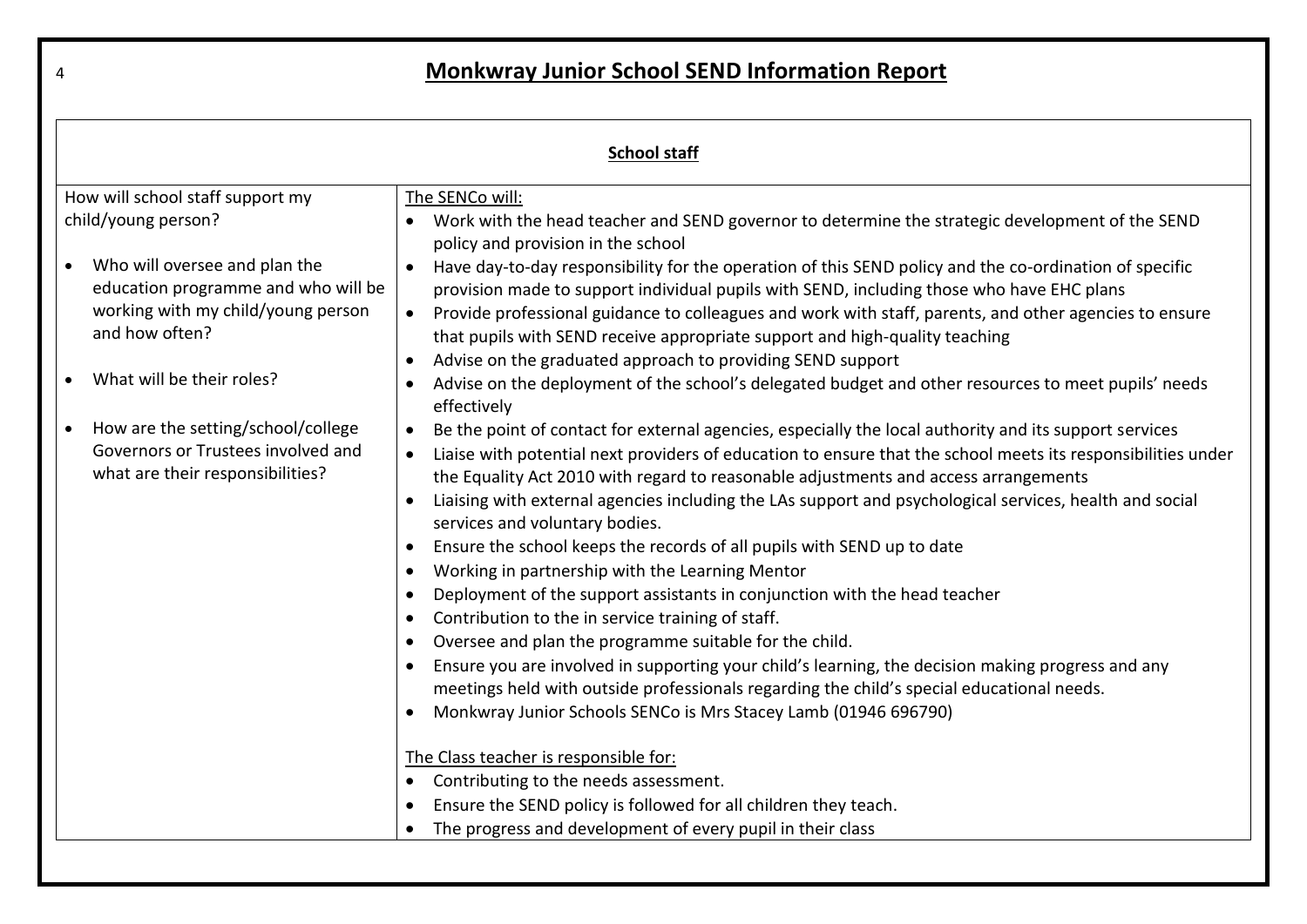| 5 | <b>Monkwray Junior School SEND Information Report</b>                                                                                                                                                                                                                                                                                                                                                 |
|---|-------------------------------------------------------------------------------------------------------------------------------------------------------------------------------------------------------------------------------------------------------------------------------------------------------------------------------------------------------------------------------------------------------|
|   | Working closely with any teaching assistants or specialist staff to plan and assess the impact of support<br>and interventions and how they can be linked to classroom teaching<br>Working with the SENCo to review each pupil's progress and development and decide on any changes to<br>provision<br>Ensuring they follow the SEND policy                                                           |
|   | The Head teacher will:<br>Manage all aspects of the school.<br>Ensure that the governing body is up to date with issues regarding SEND within the school.<br>Work with the SENCo and SEND governor to determine the strategic development of the SEN policy and<br>provision within the school<br>Have overall responsibility for the provision and progress of learners with SEN and/or a disability |
|   | SEND governor will:<br>Help to raise awareness of SEND issues at governing board meetings.<br>Monitor the quality and effectiveness of SEN and disability provision within the school and update the<br>$\bullet$<br>governing board on this.<br>Work with the head teacher and SENCo to determine the strategic development of the SEND policy and<br>provision in the school.                       |
|   | In addition:<br>Teaching assistants will work with certain children when needed / available.<br>In some cases children may be taken out by an additional teacher for interventions tailored to their needs.                                                                                                                                                                                           |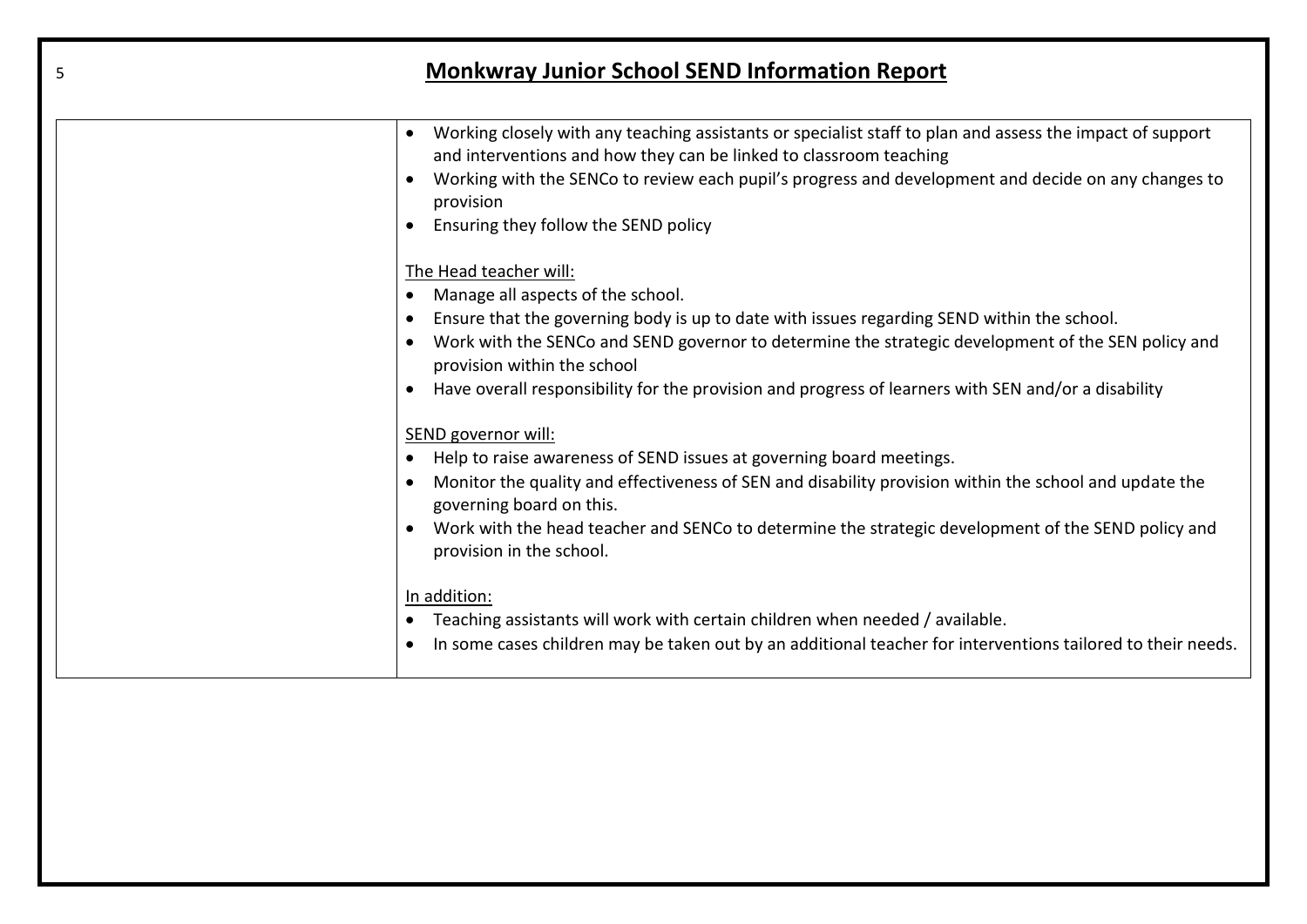|           | <b>Involving parents</b>                                                                                                                         |                                                                                                                                                                                                                                                                                                                                                                                                                         |  |
|-----------|--------------------------------------------------------------------------------------------------------------------------------------------------|-------------------------------------------------------------------------------------------------------------------------------------------------------------------------------------------------------------------------------------------------------------------------------------------------------------------------------------------------------------------------------------------------------------------------|--|
| $\bullet$ | How will I know how my child/young<br>person is doing and how will you help<br>me to support my child's learning?                                | Class teachers work closely with parents throughout their child's education. Parents should in first<br>$\bullet$<br>instance contact the class teacher in case of any concern or difficulty.<br>The school provides information about Cumbria SEND IAS Service to all students with SEND on request.<br>$\bullet$<br>Our local Cumbria SEND IAS co-ordinator is Sally Godfrey. She can provide independent support and |  |
|           | In addition to the normal reporting<br>arrangements what opportunities will<br>there be for me to discuss his or her<br>progress with the staff? | advice.<br>At all stages of the SEND process parents are fully informed and involved. We take full account of the<br>$\bullet$<br>wishes feeling and knowledge of the parents and encourage them to make an active contribution to their<br>child's education.                                                                                                                                                          |  |
|           | How does the school know how well<br>my child/young person is doing?                                                                             | Effective planning should help parents, children and young people with SEND express their needs, wishes<br>$\bullet$<br>and goals. It should focus on the child / young person not their SEND label, be easy for parents / carers<br>and children / young people to understand, highlight the child / young person's strengths, tailor support to                                                                       |  |
|           | How will I know what progress my<br>child/young person should be making?                                                                         | the needs of the individual, bring together professionals to discuss and agree together the overall<br>approach.<br>Our school has an open door policy enabling parents/carers to discuss a child when they feel the need by<br>$\bullet$                                                                                                                                                                               |  |
| $\bullet$ | What opportunities will there be for<br>regular contact about things that have<br>happened at School?                                            | contacting school. They will then be able to talk to a member of staff on the phone or arrange an<br>appointment.<br>School regularly assess each child and have a deep knowledge of how each child is progressing.                                                                                                                                                                                                     |  |
| $\bullet$ | How will you explain to me how his or<br>her learning is planned and how I can<br>help support this outside of school?                           | As a staff we also hold pupil progress meetings each half term to discuss how each child is progressing.<br>During this time intervention groups are created.<br>Parents / carers of children identified as having SEND will be invited into school on a termly basis to attend<br>a meeting about the needs of their child (Pupil Progress Parents Meetings). This will allow both parents /                           |  |
|           | How and when will I be involved in<br>planning my child's /young person's<br>education?                                                          | carers and the child / young person to express their views on the intervention / support provided and how<br>they feel they are progressing. These meetings will be conducted by the child's class teacher.<br>Parents are able to contact school about their child's progress and will be contacted by class teachers if<br>they feel the need.                                                                        |  |
| $\bullet$ | Do you offer any parent training or<br>learning events?                                                                                          | Children with special education needs will have an Individual Education Plan (IEP). All IEPs will be reviewed<br>$\bullet$<br>after an appropriate period of time, to enable a judgement to be made about its effectiveness, but in any<br>case at least once in six months. All review outcomes will be recorded.                                                                                                      |  |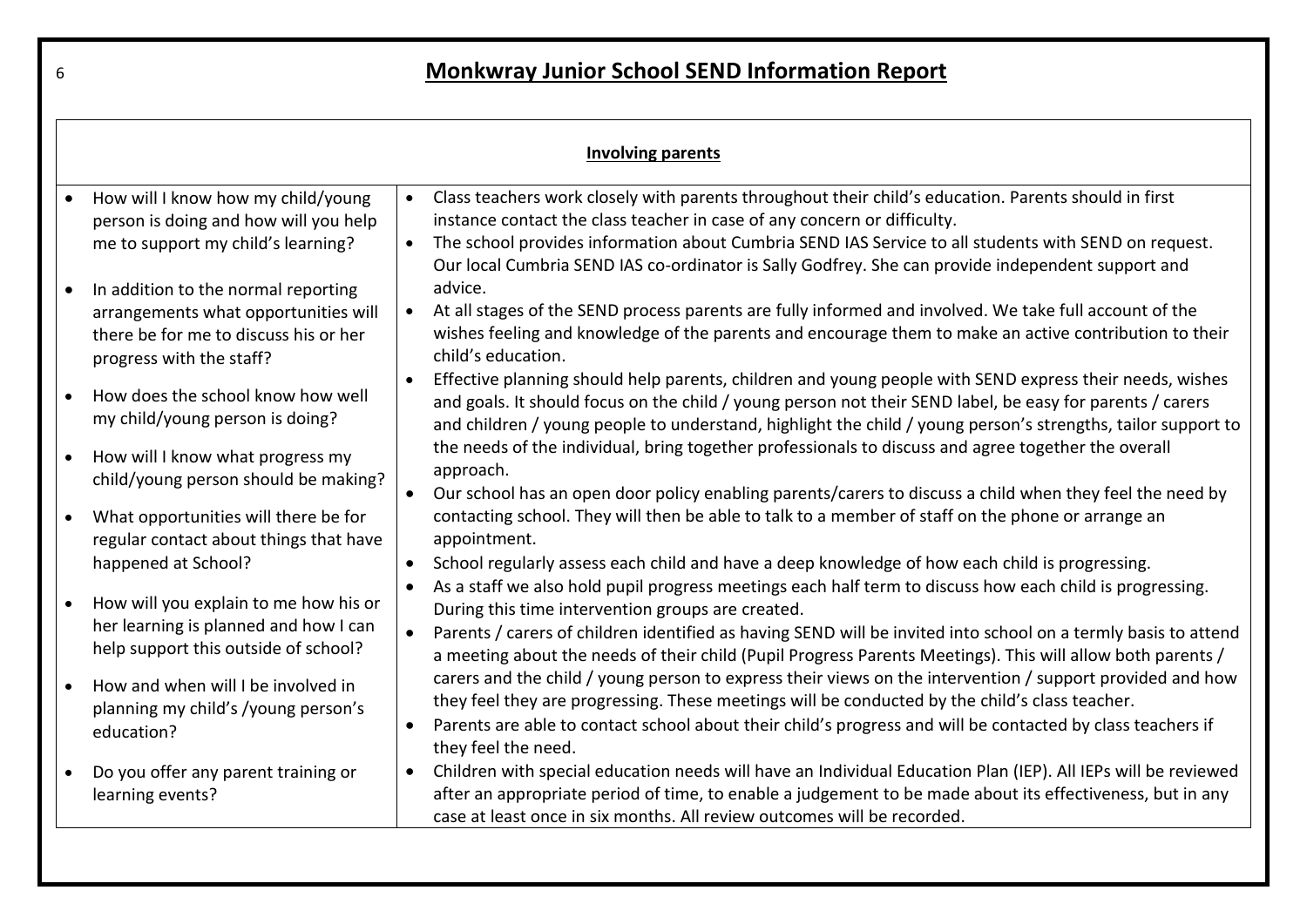| $\overline{7}$ | <b>Monkwray Junior School SEND Information Report</b>                                                                                                                                                                                                                                                                                                                                                                                                                                                                                                                                                                                                                                                                                                                                                                                                                                                                                                                                                                                                                                                                                                                                                                                                                                                                                                                                                                                                                                                                                                                                                                                                           |
|----------------|-----------------------------------------------------------------------------------------------------------------------------------------------------------------------------------------------------------------------------------------------------------------------------------------------------------------------------------------------------------------------------------------------------------------------------------------------------------------------------------------------------------------------------------------------------------------------------------------------------------------------------------------------------------------------------------------------------------------------------------------------------------------------------------------------------------------------------------------------------------------------------------------------------------------------------------------------------------------------------------------------------------------------------------------------------------------------------------------------------------------------------------------------------------------------------------------------------------------------------------------------------------------------------------------------------------------------------------------------------------------------------------------------------------------------------------------------------------------------------------------------------------------------------------------------------------------------------------------------------------------------------------------------------------------|
|                | Parents are invited to attend meetings with outside professionals to discuss their child's education and to<br>help plan the next step.<br>Each class teacher differentiates all work through support to meet the needs of the children.<br>The school curriculum plans are displayed on the school website.<br>$\bullet$<br>Parents are welcome to discuss with the class teacher any questions they have about their child's<br>development or learning strategies used within school.<br>We will have an early discussion with the pupil and their parents when identifying whether they need<br>special educational provision. These conversations will make sure that:<br>$\triangleright$ Everyone develops a good understanding of the pupil's areas of strength and difficulty<br>$\triangleright$ We take into account the parents' concerns<br>Everyone understands the agreed outcomes sought for the child<br>Everyone is clear on what the next steps are<br>$\triangleright$ We will formally notify parents when it is decided that a pupil will receive SEND support.<br>We make the following adaptations to ensure all pupils' needs are met:<br>Differentiating our curriculum to ensure all pupils are able to access it, for example, by grouping,<br>1:1 work, teaching style, content of the lesson, etc.<br>$\triangleright$ Adapting our resources and staffing<br>$\triangleright$ Using recommended aids, such as laptops, coloured overlays, visual timetables, larger font, etc.<br>Differentiating our teaching, for example, giving longer processing times, pre-teaching of key<br>vocabulary, reading instructions aloud, etc. |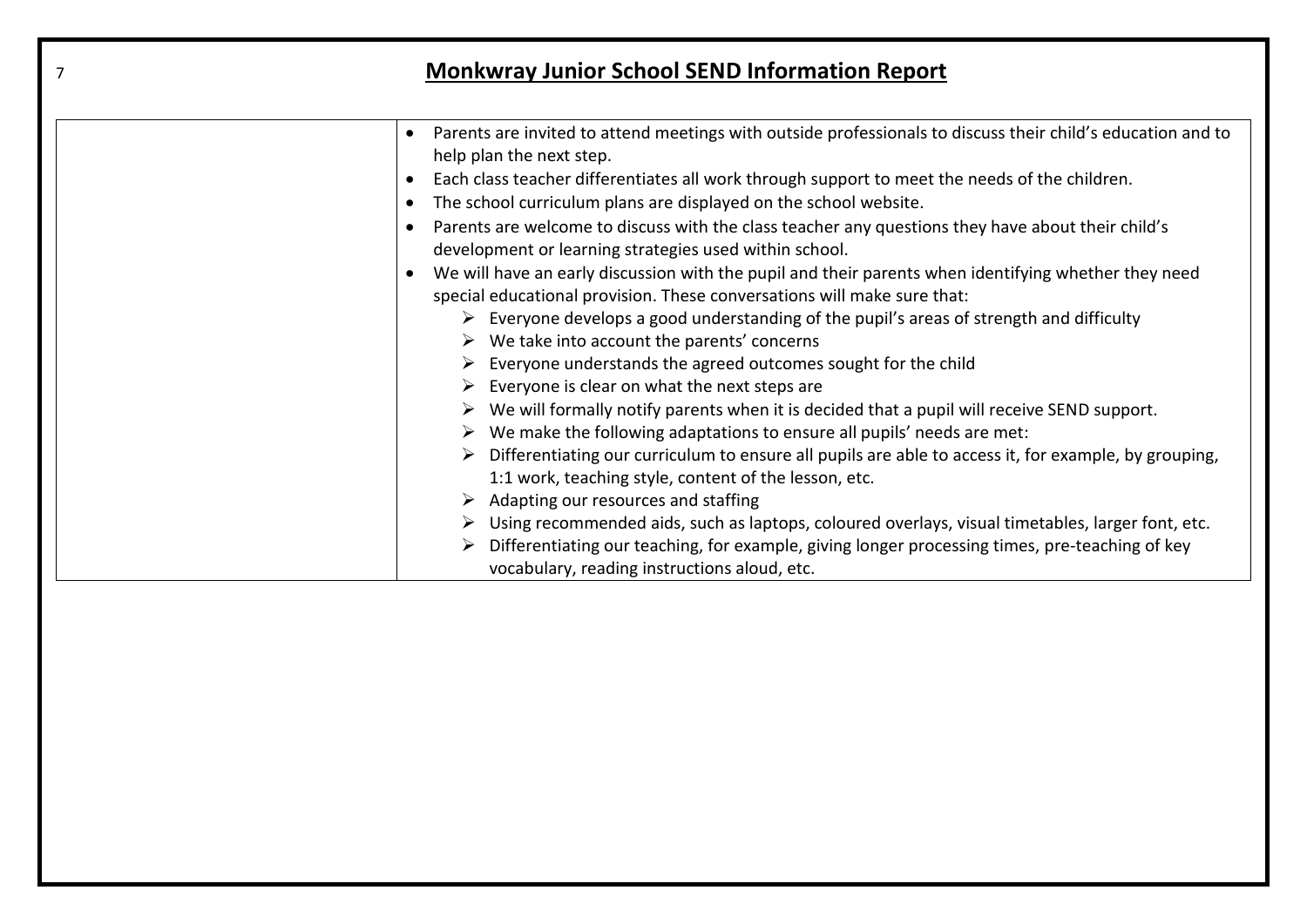| Involving the child                                              |                                                                                                                                                                                                                                                                                                                                                                                                                                                                                                                                                                                                                                                                                                                                                                                                                                                                                                                                                                                                                                                                                                                                                                                                                                                                                                                                                                                                                                                                                                                                                                                                                                                                                                                                                                                                                                                      |
|------------------------------------------------------------------|------------------------------------------------------------------------------------------------------------------------------------------------------------------------------------------------------------------------------------------------------------------------------------------------------------------------------------------------------------------------------------------------------------------------------------------------------------------------------------------------------------------------------------------------------------------------------------------------------------------------------------------------------------------------------------------------------------------------------------------------------------------------------------------------------------------------------------------------------------------------------------------------------------------------------------------------------------------------------------------------------------------------------------------------------------------------------------------------------------------------------------------------------------------------------------------------------------------------------------------------------------------------------------------------------------------------------------------------------------------------------------------------------------------------------------------------------------------------------------------------------------------------------------------------------------------------------------------------------------------------------------------------------------------------------------------------------------------------------------------------------------------------------------------------------------------------------------------------------|
| How will my child be involved in the<br>decision making process? | Children identified as having SEND will be invited to take part in the Pupil Progress Parents meetings along<br>with their parent / carer and the class teacher. During these meetings the child will be able to express<br>their views on how they are developing in school and whether they feel the interventions / support is<br>helping them to develop further.<br>Children with special education needs will have an Individual Education Plan (IEP). All IEPs will be reviewed<br>after an appropriate period of time, to enable a judgement to be made about its effectiveness, but in any<br>case at least once in six months. All review outcomes will be recorded. These IEP's will be explained to the<br>child so that they are aware of their targets. During the Pupil Progress Parents meetings the child will be<br>able to express their views on their targets and suggest further targets they wish to complete.<br>Pupils who have IEPs have control over their own document. As well as the teacher and teaching assistant,<br>the pupil will be able to identify when they have been able to work towards their targets and can request<br>that this is dated.<br>All children in school are aware of the progress they are making through regular assessment weeks.<br>Children are made aware of their progress which they can then share with family members.<br>Effective planning should help parents, children and young people with SEND express their needs, wishes<br>and goals. It should focus on the child / young person not their SEND label, be easy for parents / carers<br>and children / young people to understand, highlight the child / young person's strengths, tailor support to<br>the needs of the individual, bring together professionals to discuss and agree together the overall<br>approach. |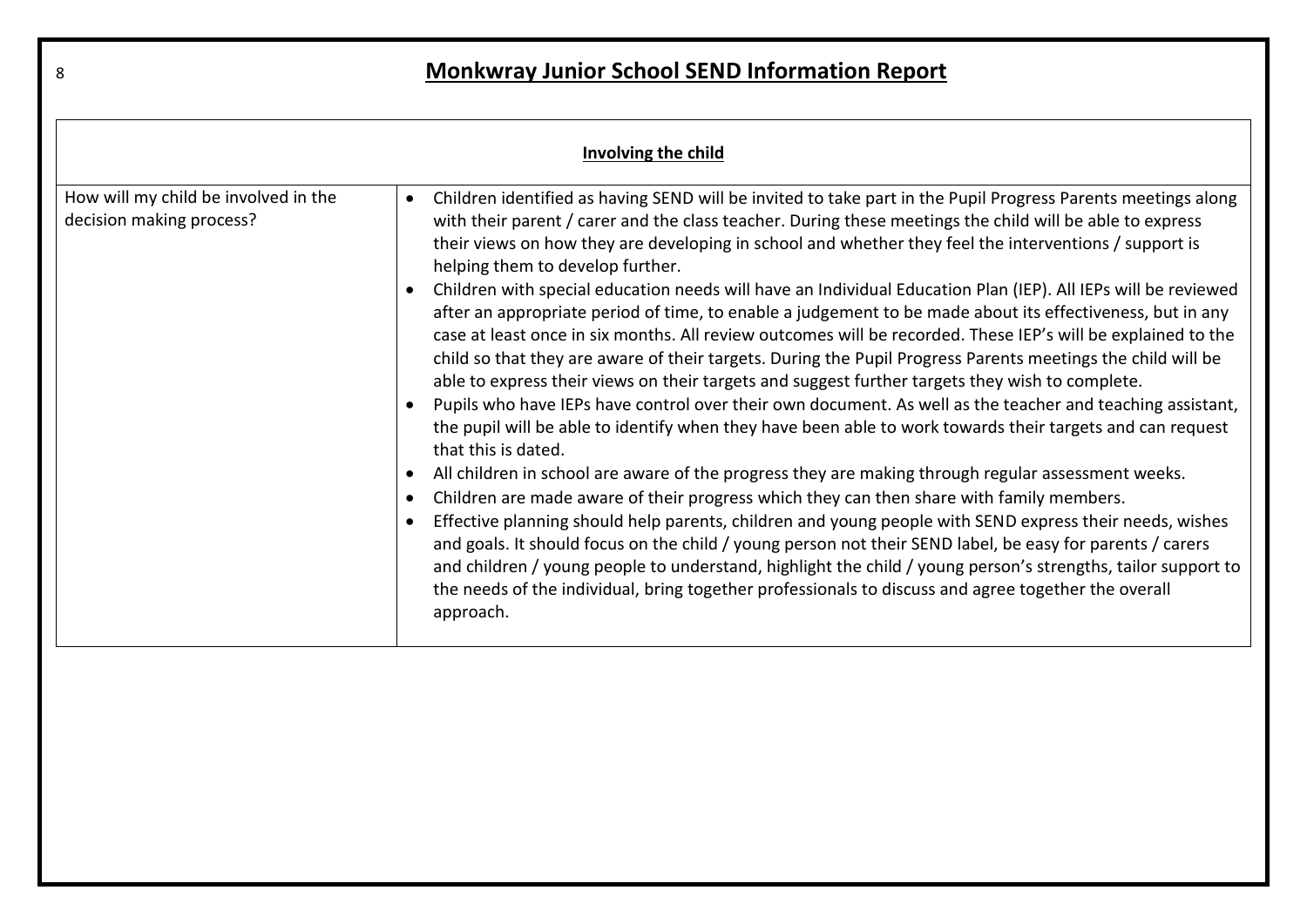| <b>Arrangements for assessing and reviewing</b>                                                                           |                                                                                                                                                                                                                                                                                                                                                                                                                                                          |  |
|---------------------------------------------------------------------------------------------------------------------------|----------------------------------------------------------------------------------------------------------------------------------------------------------------------------------------------------------------------------------------------------------------------------------------------------------------------------------------------------------------------------------------------------------------------------------------------------------|--|
| How will my child's progress be<br>assessed?                                                                              | The progress made by all pupils at this school is regularly monitored and reviewed. School has regular<br>$\bullet$<br>assessment periods and pupil progress meetings every half term where each child is discussed.                                                                                                                                                                                                                                     |  |
| How does the school know how well<br>my child/young person is doing?                                                      | The class teacher will carefully check each child's progress and identify any gaps in their<br>understanding/learning. This will then be discussed with the Head and SENCo to input extra support to<br>help close these gaps.                                                                                                                                                                                                                           |  |
| How will I know what progress my<br>child/young person should be making?                                                  | Once a possible SEND has been identified, Monkwray Junior School will implement the graduated<br>approach to meeting the needs of these pupils. This follows these four steps: assess the pupil's needs,<br>plan the support to be put in place, do - carry out the appropriate support / interventions, review the<br>effectiveness of the support / interventions and change when needed.                                                              |  |
| Will there be opportunities for I / my<br>child to have a say in the assessing and<br>reviewing stage of their education? | Additional support is provided through SEND support. This will be monitored regularly through an<br>Individual Education Plan (IEP). All IEPs will be reviewed after an appropriate period of time, to enable a<br>judgement to be made about its effectiveness, but in any case at least once in six months. All review<br>outcomes will be recorded.                                                                                                   |  |
|                                                                                                                           | Effective planning should help parents, children and young people with SEND express their needs, wishes<br>and goals. It should focus on the child / young person not their SEND label, be easy for parents / carers<br>and children / young people to understand, highlight the child / young person's strengths, tailor support to<br>the needs of the individual, bring together professionals to discuss and agree together the overall<br>approach. |  |
|                                                                                                                           | Parents / carers of children identified as having SEND will be invited into school on a termly basis to attend<br>a meeting about the needs of their child (Pupil Progress Parents Meetings). This will allow both parents /<br>carers and the child / young person to express their views on the intervention / support provided and how<br>they feel they are progressing. These meetings will be conducted by the child's class teacher.              |  |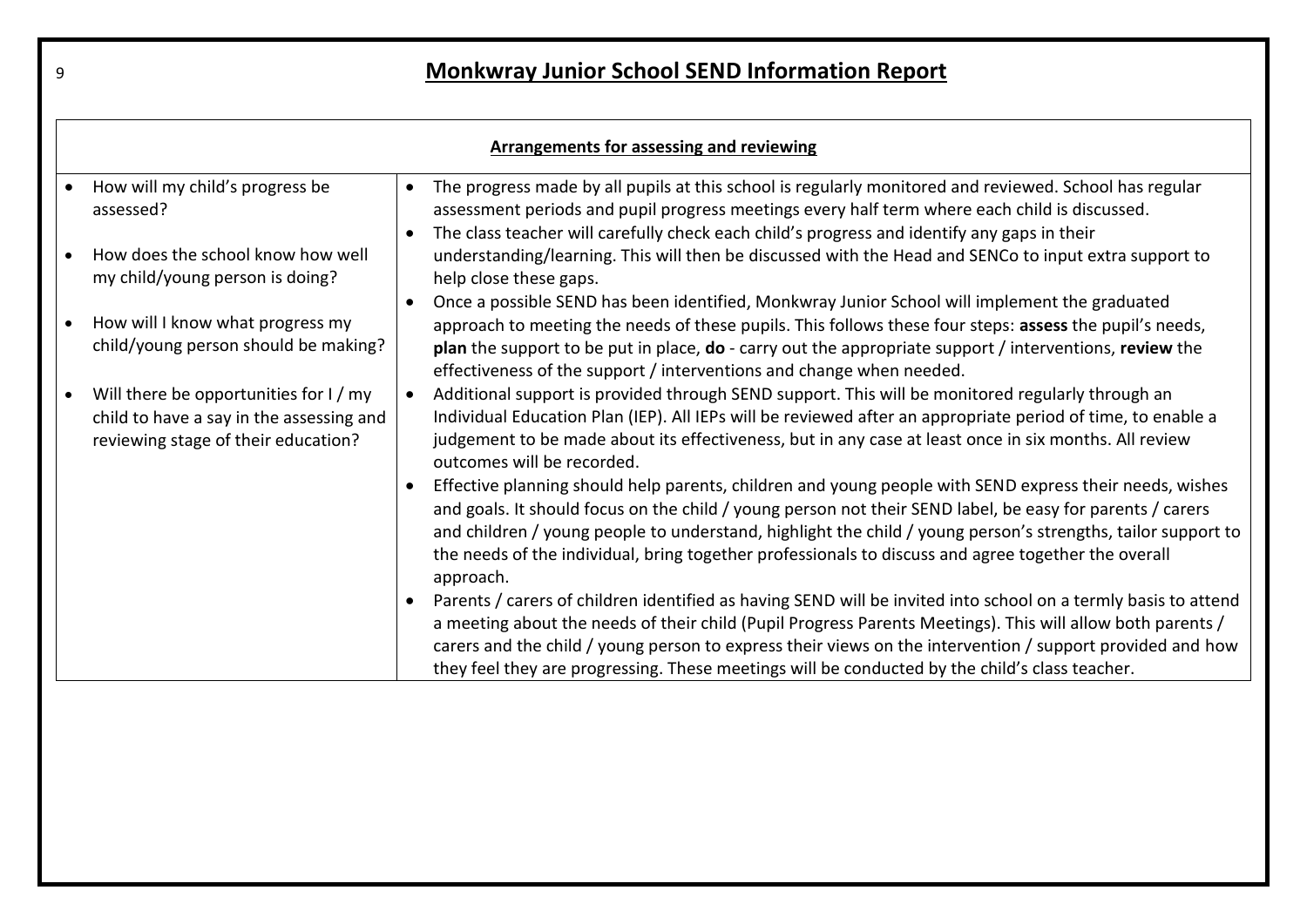| <b>Transition</b>                                                                                                                                    |                                                                                                                                                                                                                                                                                                                                                                                                                                                                                                                                                                                                                                                                                                                                                                                                                                                                                                               |
|------------------------------------------------------------------------------------------------------------------------------------------------------|---------------------------------------------------------------------------------------------------------------------------------------------------------------------------------------------------------------------------------------------------------------------------------------------------------------------------------------------------------------------------------------------------------------------------------------------------------------------------------------------------------------------------------------------------------------------------------------------------------------------------------------------------------------------------------------------------------------------------------------------------------------------------------------------------------------------------------------------------------------------------------------------------------------|
| How will the school prepare and support<br>my child to join the school or to transfer<br>to a new school or the next stage of<br>education and life? | We recognise that moving schools can be a difficult and stressful time for children so we take steps to<br>$\bullet$<br>make this transition as smooth as possible.<br>When moving to another school:<br>$\bullet$<br>o We will contact the schools SENCo to discuss the needs of the child and to make sure any<br>special arrangements are in place if required.                                                                                                                                                                                                                                                                                                                                                                                                                                                                                                                                            |
| What preparation will there be for<br>$\bullet$<br>both the school and my child before<br>he or she joins the school?                                | We will transfer all records about your child as soon as possible.<br>To make transition easier on the child we arrange visits to the new school so they can<br>$\circ$<br>familiarise themselves with the setting, staff and start to think of strategies that could be used<br>in that surrounding.                                                                                                                                                                                                                                                                                                                                                                                                                                                                                                                                                                                                         |
| • How will he or she be prepared to<br>move onto the next stage (transition)?                                                                        | We also give the children the opportunity to talk to the Learning Mentor about any worried<br>regarding moving school.                                                                                                                                                                                                                                                                                                                                                                                                                                                                                                                                                                                                                                                                                                                                                                                        |
| What information will be provided to<br>his or her new school?                                                                                       | In some cases, we are able to provide a transition book which allows the child to visualise their<br>new surroundings.<br>For those pupils with an Education, Health and Care Plan, the SENCo of the school they are<br>$\circ$<br>transitioning to will be invited to their transitional review which is usually held in year 5 or the<br>very beginning of year 6.                                                                                                                                                                                                                                                                                                                                                                                                                                                                                                                                          |
| How will you support a new school to<br>prepare for my child?                                                                                        | Moving year group:<br>$\bullet$<br>o As we are a small school children will already know all of the staff.<br>Information about the children is shared with the new teacher and copies of IEP's are moved to<br>their new class so that teachers are aware of targets.<br>We hold a move up day in school for children to be introduced to their new teacher and<br>classroom.<br>Moving to our school:<br>o The child's SEND recorded will be sent to our school to ensure we know about any special<br>arrangements needed for the child. Our SENCo will also speak to the SENCo of the previous<br>school to gain full understanding of the child's needs.<br>We will arrange transition visits for the child so they can familiarise themselves with the new<br>$\circ$<br>surroundings and the staff that will be working with them and if required we will visit the child<br>in their current setting. |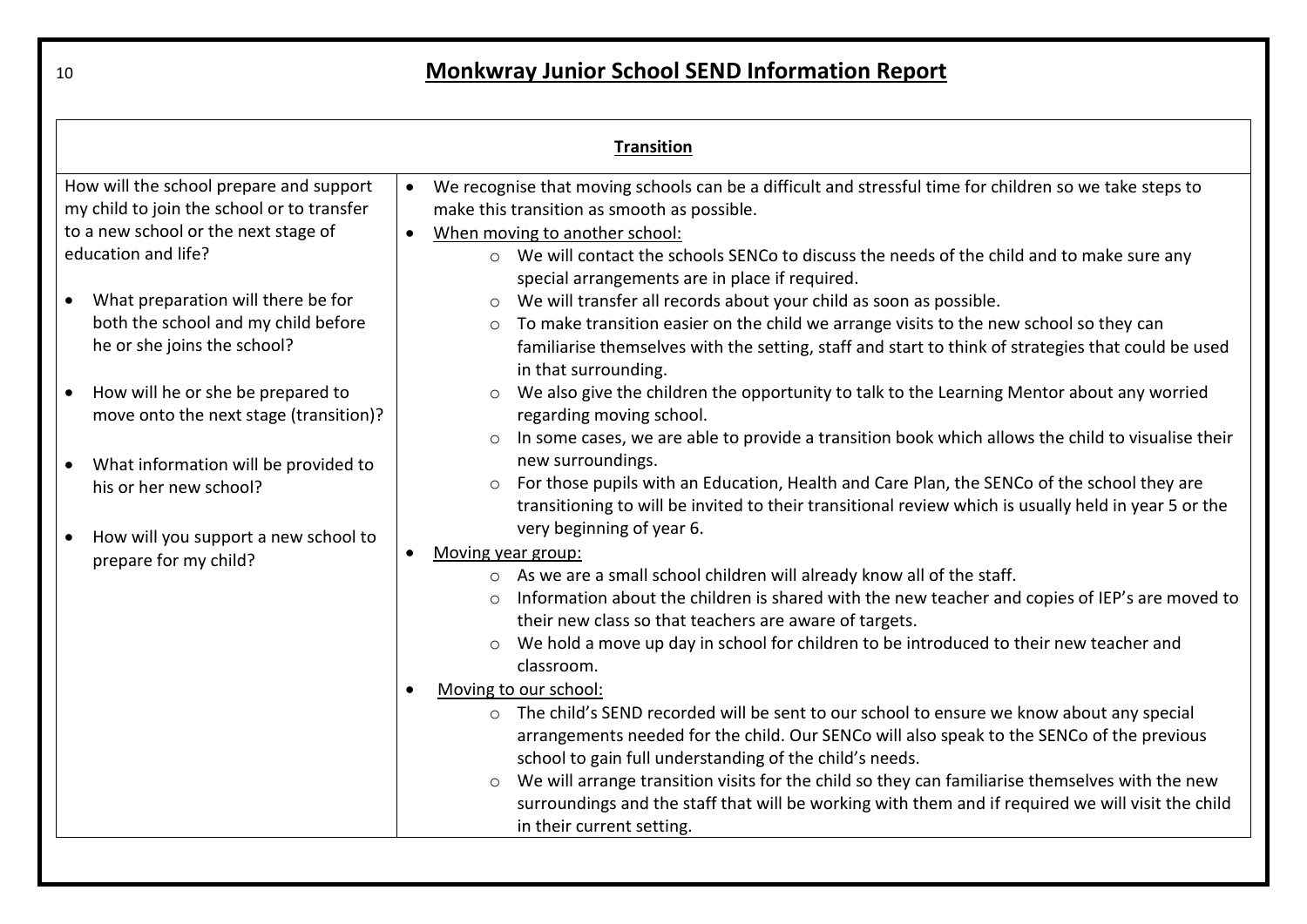| 11                                                                                                                                                                                    | <b>Monkwray Junior School SEND Information Report</b>                                                                                                                                                                                                                                                                                                                                                                                                                                                                                                                                                                                                                                                                                                                                                                                                                                                                                                                                                                                                                                                                                                                                                                                                                                                                                                                                                                                                                                                                                                                                                                                                                                                                                                                                                                                        |
|---------------------------------------------------------------------------------------------------------------------------------------------------------------------------------------|----------------------------------------------------------------------------------------------------------------------------------------------------------------------------------------------------------------------------------------------------------------------------------------------------------------------------------------------------------------------------------------------------------------------------------------------------------------------------------------------------------------------------------------------------------------------------------------------------------------------------------------------------------------------------------------------------------------------------------------------------------------------------------------------------------------------------------------------------------------------------------------------------------------------------------------------------------------------------------------------------------------------------------------------------------------------------------------------------------------------------------------------------------------------------------------------------------------------------------------------------------------------------------------------------------------------------------------------------------------------------------------------------------------------------------------------------------------------------------------------------------------------------------------------------------------------------------------------------------------------------------------------------------------------------------------------------------------------------------------------------------------------------------------------------------------------------------------------|
|                                                                                                                                                                                       | In some cases a transition booklet will be made for the child with pictures of their new teacher,<br>$\circ$<br>classroom and other important areas of the school.<br>We will meet with parents/carers to discuss the needs of the child and any concerns they may<br>$\circ$<br>have about the transfer. We will also be able to gain information about the child to ensure they<br>have a smooth transition.                                                                                                                                                                                                                                                                                                                                                                                                                                                                                                                                                                                                                                                                                                                                                                                                                                                                                                                                                                                                                                                                                                                                                                                                                                                                                                                                                                                                                               |
|                                                                                                                                                                                       | Our approach to teaching children with SEND and how adaptations are made to the curriculum and learning environment.                                                                                                                                                                                                                                                                                                                                                                                                                                                                                                                                                                                                                                                                                                                                                                                                                                                                                                                                                                                                                                                                                                                                                                                                                                                                                                                                                                                                                                                                                                                                                                                                                                                                                                                         |
| How will the curriculum be matched to my<br>child's/young person's needs<br>• What are the School's approaches to<br>differentiation?<br>How will that help my child/young<br>person? | All pupils have an entitlement to a broad and balanced curriculum, which is differentiated through support<br>$\bullet$<br>to enable pupils to:<br>o Understand the relevance and purpose of learning activities<br>o Experience the levels of understanding and rates of progress that bring feelings of success and<br>achievement.<br>At Monkwray we have high ambitions for all pupils including those with SEND. By ensuring that all pupils<br>with SEND are supported in a way that is suitable for them, they will be able to reach their full potential.<br>Teachers use a range of strategies to meet pupils' special educational needs. Lessons have clear learning<br>$\bullet$<br>objectives; we differentiate work through support and use assessment to inform the next stage of<br>learning.<br>Forms of differentiation may include, but is not limited to: adult support, scaffolding, pre-teaching, small<br>group work, modified resources.<br>• IEPs contain a small number of specific targets, ideally three or four, designed to enable the pupil to<br>progress. All pupils with SEND provision have an IEP.<br>Wherever possible we do not withdraw pupils from the classroom. This reflects the school<br>$\bullet$<br>acknowledgement that all pupils have an entitlement to share the same learning experiences as their<br>peers. There are times, however, when to maximise learning, we ask the pupils to work in small groups or<br>in a one to one situation outside the classroom.<br>Each teacher plans the work for each subject to meet curriculum requirements and to suit the needs of<br>$\bullet$<br>the children in their class. This ensures the work is at the correct level for every child. If additional help and<br>support is needed within class the teacher will plan the addition help. |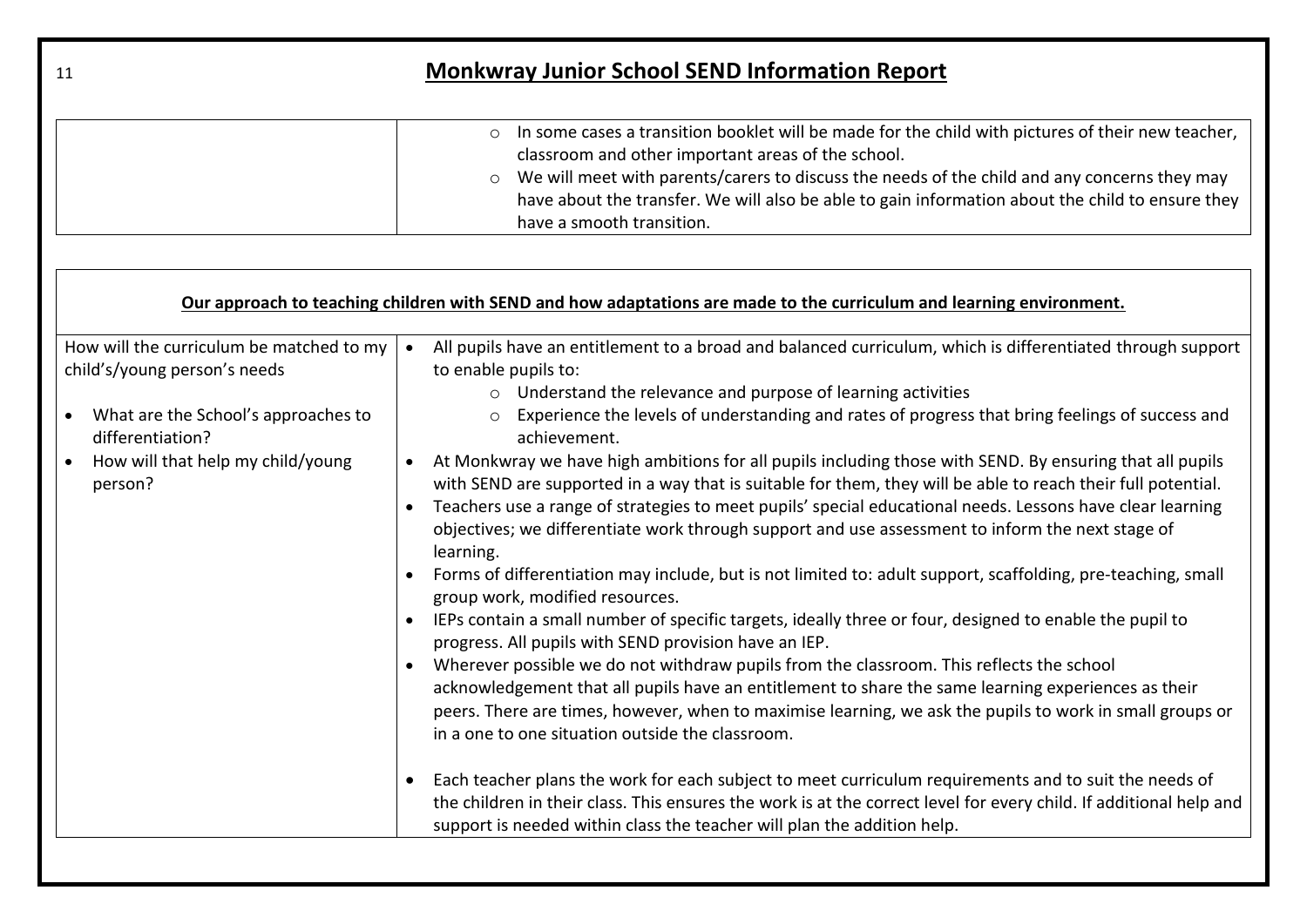| <b>Monkwray Junior School SEND Information Report</b><br>12                                                                                                                                                                                                |                                                                                                                                                                                                                                                                                                                                                                                                                                                                                                                                                                                                                                                                                                                                                                      |
|------------------------------------------------------------------------------------------------------------------------------------------------------------------------------------------------------------------------------------------------------------|----------------------------------------------------------------------------------------------------------------------------------------------------------------------------------------------------------------------------------------------------------------------------------------------------------------------------------------------------------------------------------------------------------------------------------------------------------------------------------------------------------------------------------------------------------------------------------------------------------------------------------------------------------------------------------------------------------------------------------------------------------------------|
|                                                                                                                                                                                                                                                            | We put in place different ways of teaching our students to ensure children are fully involved with the<br>lesson and that strategies are used to help them to develop further in a way that is suitable for them.<br>Specific strategies are put into place to help support a child's learning. These may be suggested by the<br>SENCo or by an outside professional.<br>Once a possible SEND has been identified, Monkwray Junior School will implement the graduated<br>approach to meeting the needs of these pupils. This follows these four steps: assess the pupil's needs,<br>plan the support to be put in place, do - carry out the appropriate support / interventions, review the<br>effectiveness of the support / interventions and change when needed. |
| How accessible is the school<br>environment?<br>Is the building fully wheelchair<br>accessible?<br>Are there disabled changing and toilet<br>facilities?<br>How does the school communicate<br>with parents/carers whose first<br>language is not English? | There is a ramp between the two yards and school is accessible from two main gates.<br>There is also a ramp leading to the ICT suite.<br>A disabled toilet and shower is available for wheelchair users and a space for medical equipment if<br>required.<br>To communicate with parents/carers whose first language is not English we would liaise with the Specialist<br>$\bullet$<br>Teaching Service to develop a communication link between home and school.                                                                                                                                                                                                                                                                                                    |
| How are the school's resources allocated<br>and matched to children's special<br>educational needs and/or disabilities?                                                                                                                                    | The school budget includes some money for supporting children with SEND. The Head teacher decides on<br>$\bullet$<br>the budget for Special Educational Needs and Disabilities in consultation with the school governors.<br>The Head teacher and the SENCo discuss the information they have about children with SEND in the school<br>$\bullet$<br>including the extra support needed to meet Education, Health and Care Plan hours, children who need<br>additional help in class and those needing further intervention groups.<br>Training and support is reviewed on a regular basis and changes are made when required.<br>Emotional support is provided through the Learning mentor, nurture group etc                                                       |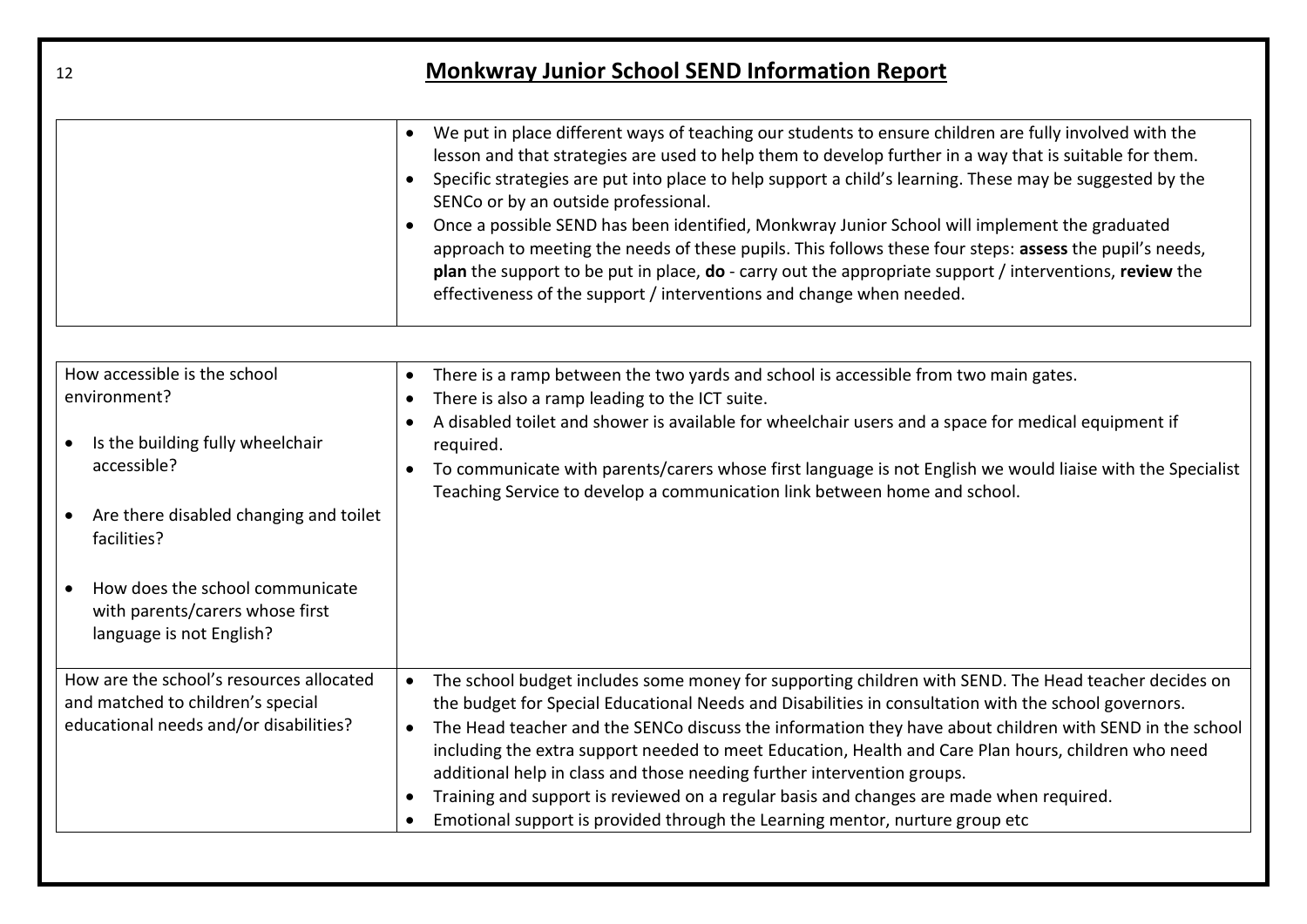| 13                                                                                                         | <b>Monkwray Junior School SEND Information Report</b>                                                                                                                                                                                                                                                                                                                                                                                                                                                                                                                                                                                                                                                                                                                                  |  |  |
|------------------------------------------------------------------------------------------------------------|----------------------------------------------------------------------------------------------------------------------------------------------------------------------------------------------------------------------------------------------------------------------------------------------------------------------------------------------------------------------------------------------------------------------------------------------------------------------------------------------------------------------------------------------------------------------------------------------------------------------------------------------------------------------------------------------------------------------------------------------------------------------------------------|--|--|
|                                                                                                            | Monkwray Junior School has an additional teacher who provides intervention groups to children identified<br>$\bullet$<br>during pupil progress meetings and helps them to close the gap.<br>All extra interventions are recorded in the school's provision map.                                                                                                                                                                                                                                                                                                                                                                                                                                                                                                                        |  |  |
| <b>Expertise and training of staff</b>                                                                     |                                                                                                                                                                                                                                                                                                                                                                                                                                                                                                                                                                                                                                                                                                                                                                                        |  |  |
| What specialist services and expertise<br>are available at or accessed by the<br>school?                   | The school undertakes the annual audit of staff training needs related to special educational needs issues<br>$\bullet$<br>and meets these where possible, in conjunction with identified school priorities.<br>Particular support is given to ECTs and new members of staff by the SENCo as part of their induction.<br>$\bullet$<br>The SENCo, in consultation with the head teacher, will provide training through the INSET programme to                                                                                                                                                                                                                                                                                                                                           |  |  |
| Are there specialist staff working at<br>the school and what are their<br>qualifications?                  | ensure all staff are fully informed of relevant SEND issues and procedures within the school.<br>Staff at Monkwray Junior School are trained in many different areas such as:<br><b>Diabetes</b><br>$\Omega$<br>Autism                                                                                                                                                                                                                                                                                                                                                                                                                                                                                                                                                                 |  |  |
| What other services does this school<br>$\bullet$<br>access including: health, therapy and<br>social care? | Team teach<br>$\circ$<br>Nurture groups trainers<br>$\circ$<br>Nurture group practitioner course<br>$\circ$<br>First aid<br>$\circ$                                                                                                                                                                                                                                                                                                                                                                                                                                                                                                                                                                                                                                                    |  |  |
| Do you have any specialist staff and<br>what do they specialise in?                                        | Speech and language<br>Read, write, inc<br>$\circ$<br><b>TEACCH</b><br>$\bigcirc$                                                                                                                                                                                                                                                                                                                                                                                                                                                                                                                                                                                                                                                                                                      |  |  |
| Do any other services work closely or<br>in conjunction with your service?                                 | Catch-up literacy / numeracy<br>$\circ$<br>Philosophy for children<br>$\circ$<br>Members of staff throughout the school have training based on current children's medical needs. If a child<br>is expected to start Monkwray School with medical needs then we will ensure some members of staff will<br>be trained in their needs.<br>Staff will attend internal or external training based on the needs of the children in their class.<br>We request advice from a variety of professionals when required including Educational Psychologists,<br>Specialist teachers and Speech and Language therapists.<br>There are also services provided by the Health Service such as school nurse, occupational therapists and<br>specialist nurses for medical conditions such as diabetes. |  |  |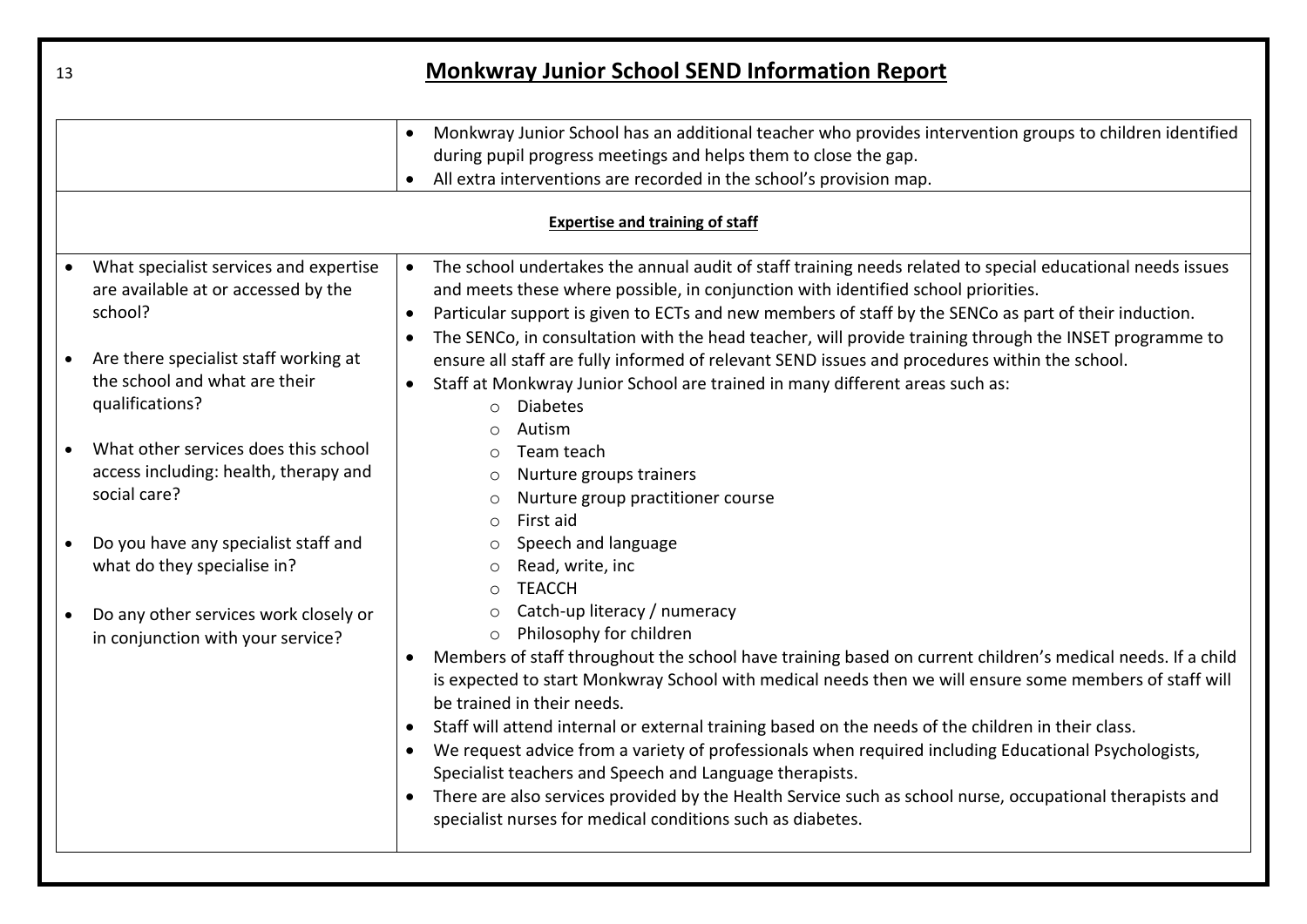| Evaluating the effectiveness of the provision |                                                                                                                                                                                                                                                                                                                                  |  |
|-----------------------------------------------|----------------------------------------------------------------------------------------------------------------------------------------------------------------------------------------------------------------------------------------------------------------------------------------------------------------------------------|--|
| How do you evaluate the effectiveness         | We evaluate the effectiveness of provision for pupils with SEND by:<br>$\bullet$                                                                                                                                                                                                                                                 |  |
| of the support allocated to my child?         | Reviewing pupils' individual progress towards their goals each term<br>$\circ$<br>Reviewing the impact of interventions at least half termly.<br>$\circ$                                                                                                                                                                         |  |
| If the support / interventions set for my     | Using pupil & parent questionnaires<br>$\circ$                                                                                                                                                                                                                                                                                   |  |
| child are not working what will you do?       | Monitoring by the SENCO<br>$\circ$                                                                                                                                                                                                                                                                                               |  |
|                                               | Using provision maps.<br>$\circ$                                                                                                                                                                                                                                                                                                 |  |
|                                               | Holding annual reviews for pupils with EHC plans<br>$\circ$                                                                                                                                                                                                                                                                      |  |
|                                               | Holding pupil progress parents meetings to review IEPs.<br>$\circ$                                                                                                                                                                                                                                                               |  |
|                                               | If we have sufficient evidence that a pupil is making insufficient progress despite the support at SEND<br>support, the SENCo may seek external advice from the educational psychologist.                                                                                                                                        |  |
|                                               | The SENCo will keep parents and pupils fully involved and informed about any proposed interventions.                                                                                                                                                                                                                             |  |
|                                               | Once a possible SEND has been identified, Monkwray Junior School will implement the graduated                                                                                                                                                                                                                                    |  |
|                                               | approach to meeting the needs of these pupils. This follows these four steps: assess the pupil's needs,<br>plan the support to be put in place, do - carry out the appropriate support / interventions, review the<br>effectiveness of the support / interventions and change when needed.                                       |  |
|                                               | During Pupil Progress meetings interventions and support are discussed. It is at this time we decide<br>whether the provision made for the children are working or if they need amended. We then have a<br>discussion between the Head, SENCo and class teacher as to how the provision will be changed to<br>benefit the child. |  |
|                                               | The provision will also be discussed with the parent and child at the termly Pupil Progress Parents<br>meetings to allow both the parent / carer and child / young person to discuss their views.                                                                                                                                |  |
|                                               | The SENCo monitors all provision throughout the school to ensure it is suitable for the child / group and<br>the impact this provision is having on the child / group.                                                                                                                                                           |  |
|                                               | Additional support is provided through SEND support. This will be monitored regularly through an<br>$\bullet$                                                                                                                                                                                                                    |  |
|                                               | Individual Education Plan (IEP). All IEPs will be reviewed after an appropriate period of time, to enable a                                                                                                                                                                                                                      |  |
|                                               | judgement to be made about its effectiveness, but in any case at least once in six months. All review<br>outcomes will be recorded.                                                                                                                                                                                              |  |
|                                               | Pupils with an Education Health and Care plan will, in addition to the on-going review of their progress<br>and specific support through their IEP, will be reviewed annually. A report containing recommendations                                                                                                               |  |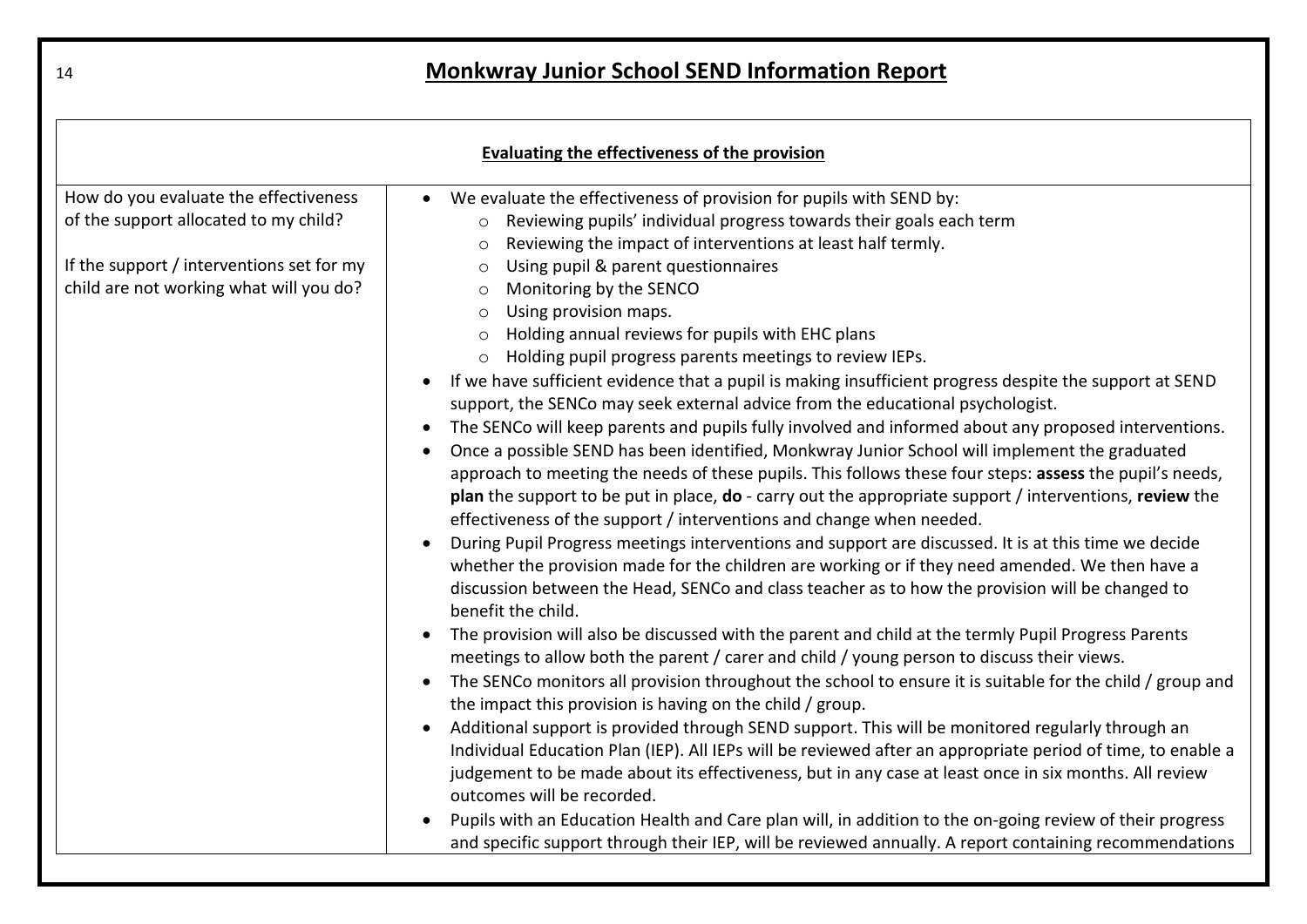| 15                                                                                                                                                                                                                 | <b>Monkwray Junior School SEND Information Report</b>                                                                                                                                                                                                                                                                                                                                                                                                                                                                                                                                                                                                                                                                                                                                                                                                                                                                                                                                                                                                                                                                                                                                                                                                                                                                                                                                                                                                                                                                                                          |
|--------------------------------------------------------------------------------------------------------------------------------------------------------------------------------------------------------------------|----------------------------------------------------------------------------------------------------------------------------------------------------------------------------------------------------------------------------------------------------------------------------------------------------------------------------------------------------------------------------------------------------------------------------------------------------------------------------------------------------------------------------------------------------------------------------------------------------------------------------------------------------------------------------------------------------------------------------------------------------------------------------------------------------------------------------------------------------------------------------------------------------------------------------------------------------------------------------------------------------------------------------------------------------------------------------------------------------------------------------------------------------------------------------------------------------------------------------------------------------------------------------------------------------------------------------------------------------------------------------------------------------------------------------------------------------------------------------------------------------------------------------------------------------------------|
|                                                                                                                                                                                                                    | will be provided for the LA which will consider whether to maintain, amend or cease the Education,<br>Health and Care Plan (EHCP), using the procedures described in 5.43 - 5.46 of the COP for SEND. During<br>this meeting all professionals working with the child will attend to discuss the effectiveness of the<br>provision and to see how the child / young person is developing. Both the parents / carers and child /<br>young person will be invited to attend this meeting and to complete a questionnaire to express their<br>views.                                                                                                                                                                                                                                                                                                                                                                                                                                                                                                                                                                                                                                                                                                                                                                                                                                                                                                                                                                                                              |
|                                                                                                                                                                                                                    | How children with SEND are enabled to engage with their peers.                                                                                                                                                                                                                                                                                                                                                                                                                                                                                                                                                                                                                                                                                                                                                                                                                                                                                                                                                                                                                                                                                                                                                                                                                                                                                                                                                                                                                                                                                                 |
| How would my child be able to engage<br>with their peers?<br>What if my child does not have English as<br>a first language?<br>Is there wheelchair access to allow my<br>child to move freely with other children? | Wherever possible we do not withdraw pupils form the classroom. This reflects the school<br>$\bullet$<br>acknowledgement that all pupils have an entitlement to share the same learning experiences as their peers.<br>There are times, however, when to maximise learning, we ask the pupils to work in small groups or in a one<br>to one situation outside the classroom.<br>Each teacher differentiates the work through support for each subject to suit the needs of the children in<br>$\bullet$<br>their class. This ensures the work is at the correct level for every child and allows children with SEND to<br>engage with their peers during lessons.<br>There is a ramp between the two yards and school is accessible from two main gates.<br>$\bullet$<br>There is also a ramp to the ICT suite<br>$\bullet$<br>To communicate with children / young people whose first language is not English we would liaise with the<br>$\bullet$<br>Specialist Teaching Service to develop a communication link.<br>All of our extra-curricular activities and school visits are available to all our pupils.<br>$\bullet$<br>All pupils are offered placed to go on our residential trip(s).<br>$\bullet$<br>All pupils are encouraged to take part in sports day/school plays.<br>$\bullet$<br>No pupil is ever excluded from taking part in these activities because of their SEN or disability.<br>$\bullet$<br>The schools accessibility plan can be found on the school website or a paper copy requested through the<br>$\bullet$<br>school office. |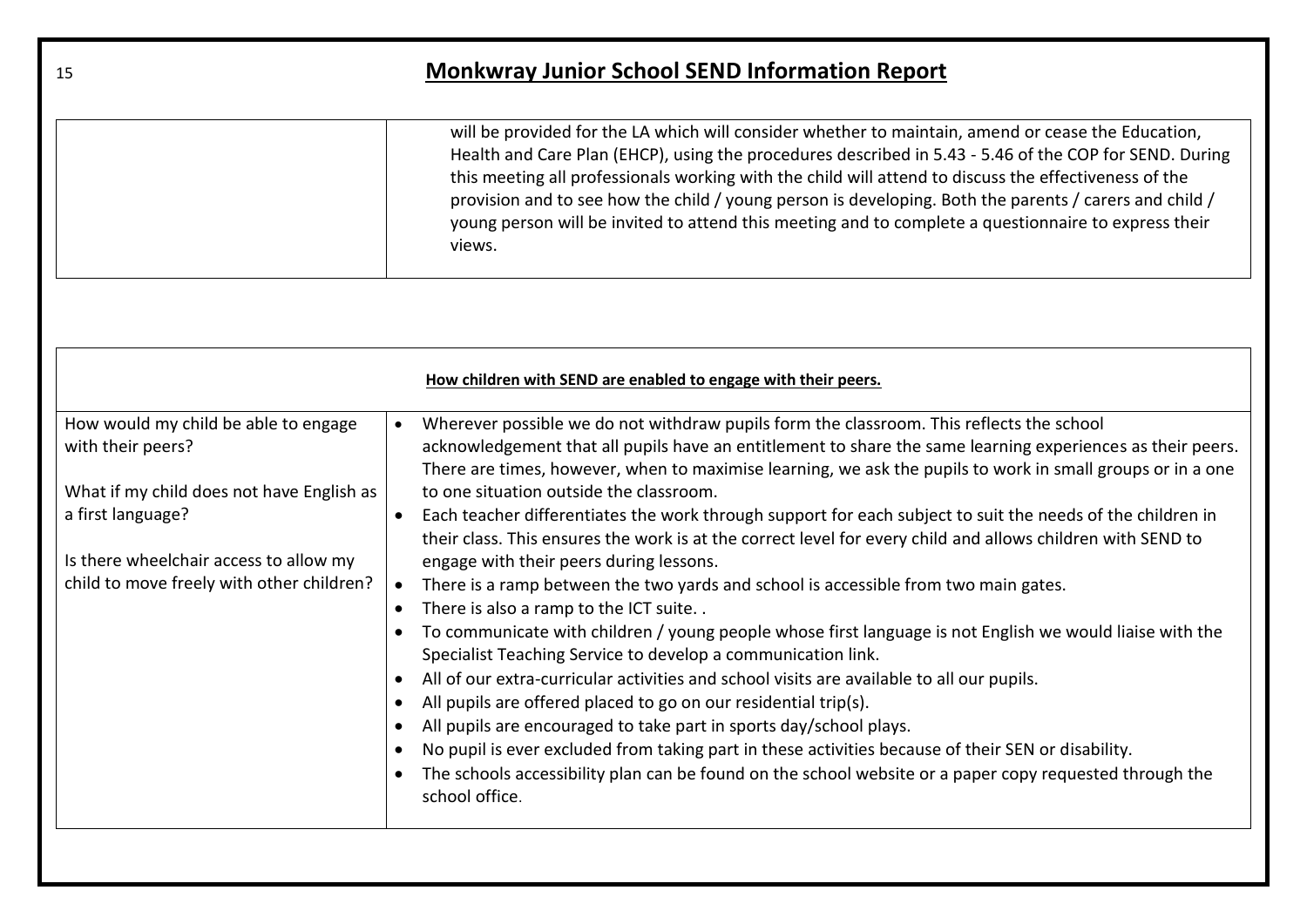| Support for improving emotional and social development.                                                |                                                                                                                                                                                                                                                                                                                                                                                                |  |
|--------------------------------------------------------------------------------------------------------|------------------------------------------------------------------------------------------------------------------------------------------------------------------------------------------------------------------------------------------------------------------------------------------------------------------------------------------------------------------------------------------------|--|
| What support will there be for my<br>child's overall well-being?                                       | Monkwray Junior School has a learning mentor who is there for all children within the school. Her role is to<br>work with children and their families to break down barriers to learning. She works with groups of children<br>or individuals. She also runs the breakfast club which gives children the opportunity to talk about their                                                       |  |
| What is the pastoral, medical and<br>social support available in the school<br>for children with SEND? | worries.<br>The Learning Mentor works closely with children to support their behaviour and to give them an<br>opportunity to discuss any worried or to talk through situations which may trigger certain behaviours.<br>The Learning Mentor also works closely with families to increase attendance and will offer places at                                                                   |  |
| What support is there for behaviour,<br>avoiding exclusions and increasing<br>attendance?              | breakfast club when required. She also attends attendance meetings with parents and the Head teacher<br>when required.<br>Monkwray Junior School also has an anti-bulling policy, behaviour policy and an attendance policy. These                                                                                                                                                             |  |
| How will my child/young person be<br>able to contribute his or her views?                              | can all be found on the school website under the policies tab or a paper copy requested through the school<br>office.                                                                                                                                                                                                                                                                          |  |
| <b>Medical support</b>                                                                                 |                                                                                                                                                                                                                                                                                                                                                                                                |  |
| How does the school manage the<br>administration of medicines and<br>providing personal care?          | Members of staff throughout the school have training based on current children's medical needs. If a child is<br>$\bullet$<br>expected to start Monkwray School with medical needs then we will ensure some members of staff will be<br>trained in their needs.                                                                                                                                |  |
| What is the pastoral, medical and<br>social support available in the school<br>for children with SEND? | Monkwray School also has a medication policy in place which can be viewed on the school website.<br>$\bullet$<br>Only medicine that has been prescribed by a doctor, clearly named, dated with appropriate instructions, will<br>be administered in school. Medicine which has to be taken 3 times a day, or less frequently, can be<br>administered at home and need not be sent into school. |  |
|                                                                                                        | If a medicine needs to be administered 4 times a day or more often parents will need to fill in a form within<br>school and the medicine will then be able to be administered by a member of staff.<br>Children with more serious medical conditions will have a Health Care Plan within school. Parents and the<br>$\bullet$                                                                  |  |
|                                                                                                        | child will be involved in writing this plan and all members of staff will be aware of the child's needs.<br>Children with long term medical conditions will be encouraged to take more control when administering<br>medications such as insulin.                                                                                                                                              |  |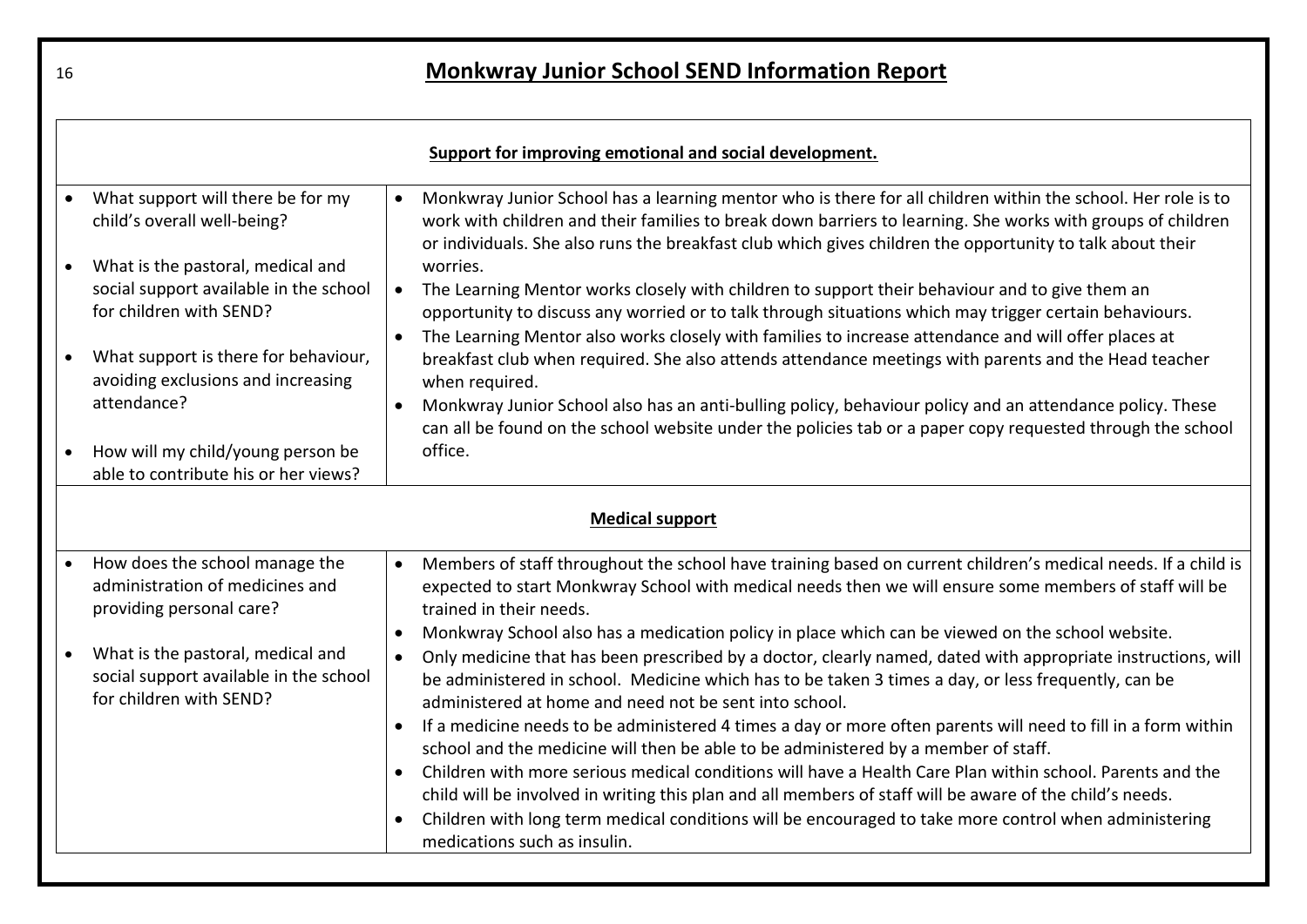| How the school involves other bodies.                                                                                    |                                                                                                                                                                                                                                                                                                                                                                                                                                                                                                                                                                                                                                                                                                                                                                                                                                                                                                                                                                                                                                                                                                                                                                                                                                                                                                                                                     |  |  |  |
|--------------------------------------------------------------------------------------------------------------------------|-----------------------------------------------------------------------------------------------------------------------------------------------------------------------------------------------------------------------------------------------------------------------------------------------------------------------------------------------------------------------------------------------------------------------------------------------------------------------------------------------------------------------------------------------------------------------------------------------------------------------------------------------------------------------------------------------------------------------------------------------------------------------------------------------------------------------------------------------------------------------------------------------------------------------------------------------------------------------------------------------------------------------------------------------------------------------------------------------------------------------------------------------------------------------------------------------------------------------------------------------------------------------------------------------------------------------------------------------------|--|--|--|
| How does school communicate with<br>outside services?<br>How is it decided what outside help is<br>needed?               | When school has identified a child as having SEND, outside agencies may need to be involved such as<br>$\bullet$<br>speech and language, educational psychologist or specialist teachers.<br>If this is the case, the SENco will discuss the concerns with the parent, gain consent then complete the<br>$\bullet$<br>school part of the referral form.<br>Once this is completed she will ask the parent to come into school to complete their section of the form and<br>to sign to say they are happy for their child to be seen by the outside agency.<br>This paperwork then gets set to the appropriate body who will then contact school to arrange a visit.<br>Many of these visits - such as with an educational psychologist - will consist of the professional seeing the<br>$\bullet$<br>child then having a meeting with the parents / carers.<br>The SENCo will usually sit in on these meetings if consent is given by the parents / carers.<br>$\bullet$<br>In some cases a report is wrote by the professional after their visit to sum up their findings and to outline<br>suggested targets or activities for the child / young person.<br>Depending on the agency depends on whether the child / young person and parent / carer is seen on more<br>than one occasion as some agencies will complete reviews later in the year. |  |  |  |
| <b>Complaints procedure</b>                                                                                              |                                                                                                                                                                                                                                                                                                                                                                                                                                                                                                                                                                                                                                                                                                                                                                                                                                                                                                                                                                                                                                                                                                                                                                                                                                                                                                                                                     |  |  |  |
| What do I do if I have a complaint?<br>Who should I contact if I am not satisfied<br>with the arrangements for my child? | If a parents/carer has any concerns about a child they are able to speak to the class teacher or a<br>member of staff by contacting school to either arrange an appointment or to discuss the concern over<br>the phone.<br>Initially parents/carers should speak to the child's class teacher if they have a concern about their child.<br>Complaints about SEND provision in our school should be made to the SENCo in the first instance. They<br>will then be referred to the school's complaints policy.<br>The school's complaint procedures can be found on the school website or requested from the school<br>$\bullet$<br>office. Under the SEN and Disability Act 2001 parents can request the services of an independent<br>disagreement resolution. The SENCo will provide more information about this on request.                                                                                                                                                                                                                                                                                                                                                                                                                                                                                                                      |  |  |  |